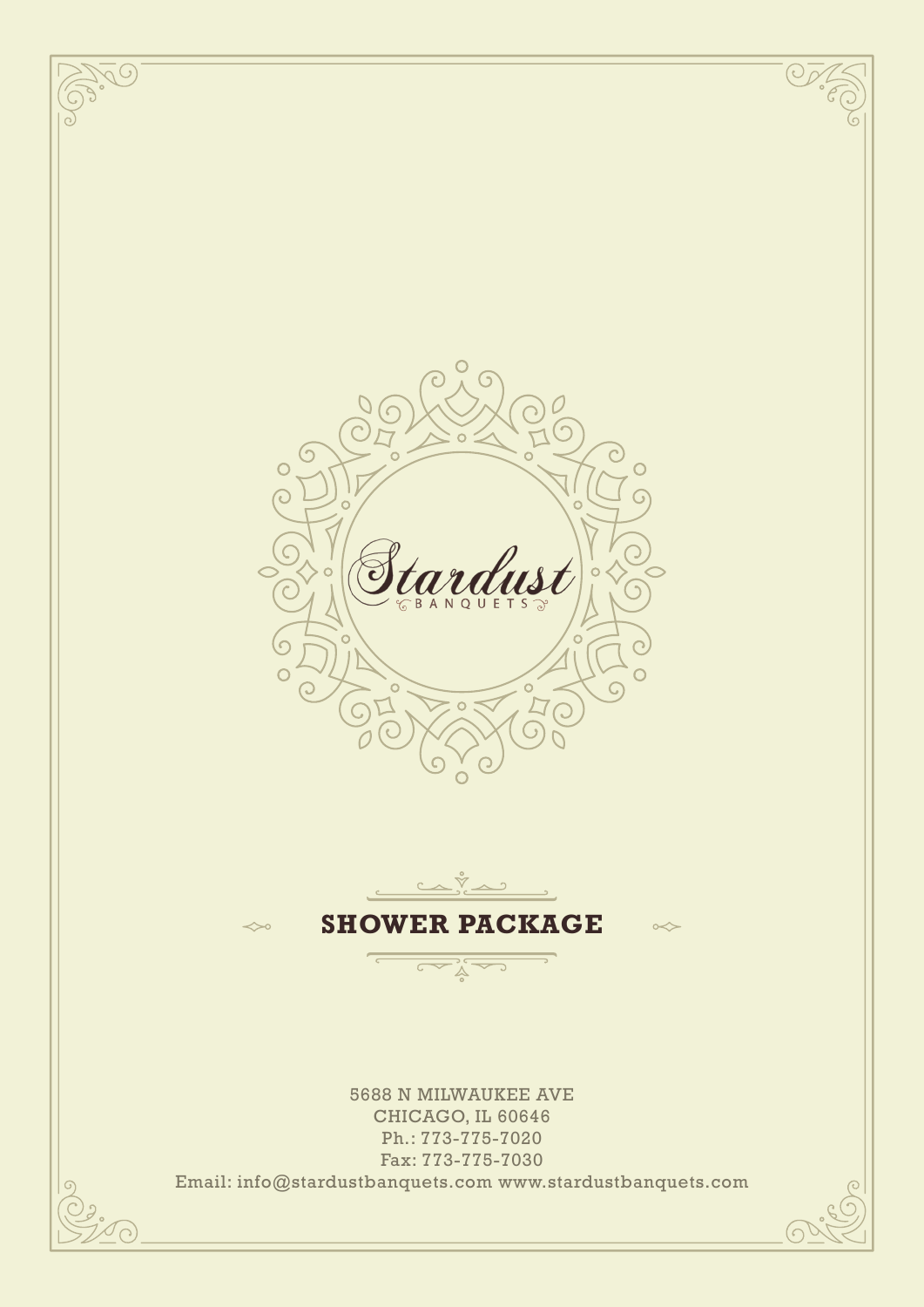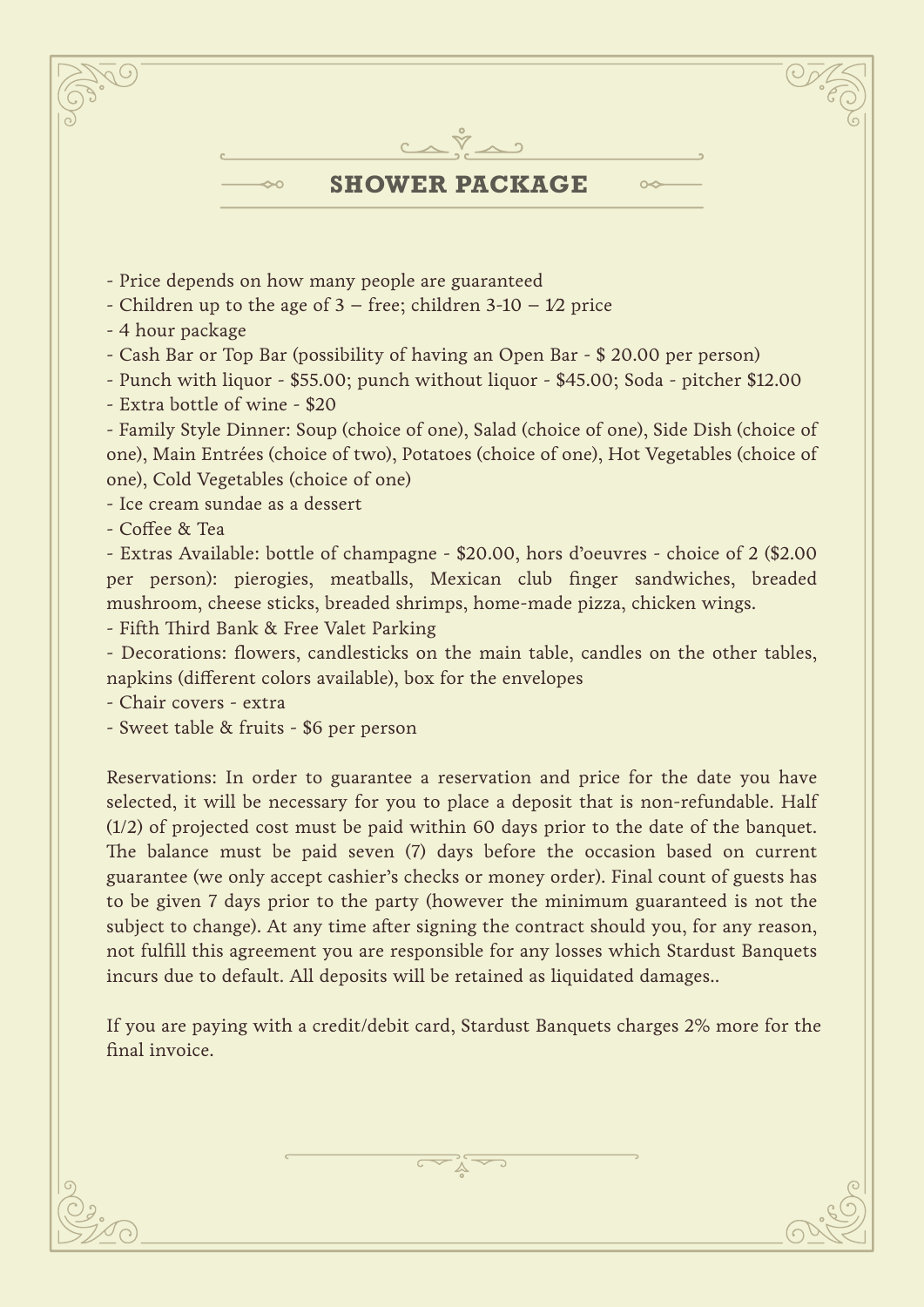# **SHOWER PACKAGE**

 $C \wedge \tilde{V} \wedge \gamma$ 

## $\gg$  **SOUPS (1)**  $\ll$

- · Minestrone
- · Chicken noodle
- · Cream of broccoli
- · Cream of asparagus
- · Cream of mushroom
- · Tomato soup with rice or noodles
- · Cream of carrot
- · Cream of green peas

## $\gg$  **SALADS (1)**  $\ll$

· Garden fresh salad (dressing: choice of 2)

 $\sim$ 

- · Greek salad
- · Italian salad
- · Caesar salad
- · Stadust salad

· Spinach & strawberry salad with nuts, raisins, and poppy seed dressing or raspberry dressing

## $\gg$  SIDE DISH (1)  $\gg$

- · Variety of pierogies
- · Potato finger dumplings
- · Silesian dumplings
- · Fettuccini alfredo
- · Mostaciolli (red sauce or meat sauce)
- · Pasta with pesto sauce
- · Pasta with marsala sauce
- · Pasta Stardust
- · Pasta with seafood

### $\leftrightarrow$  **POTATOES AND ACCOMPANIMENTS (1)**  $\leftrightarrow$

 $\sim$ 

· Mashed red potatoes skin-on with garlic and spinach

- · Roasted potatoes red
- · Vesuvio style potatoes white
- · Mashed potatoes
- · Red potatoes with butter and dill
- · Buckwheat groats

# $\gg$  **HOT VEGETABLES (1)**  $\ll$

- · Green beans almandine
- · Peas & carrots
- · Fresh carrots with olive oil & garlic
- · Fresh vegetable medley, mixed
- · Sautéed sweet cabbage
- · Corn
- · Sautéed beets
- · Broccoli in garlic butter sauce

## $\leftrightarrow$  **COLD VEGETABLES (1)**  $\leftrightarrow$

- · Cucumbers with sour cream & dill
- · Red beets with horseradish or with onion
- · Coleslaw
- · Sauerkraut
- · Red cabbage
- · Carrots with raisins and pineapple
- · Stardust special beets
- · Beets with feta cheese greek style